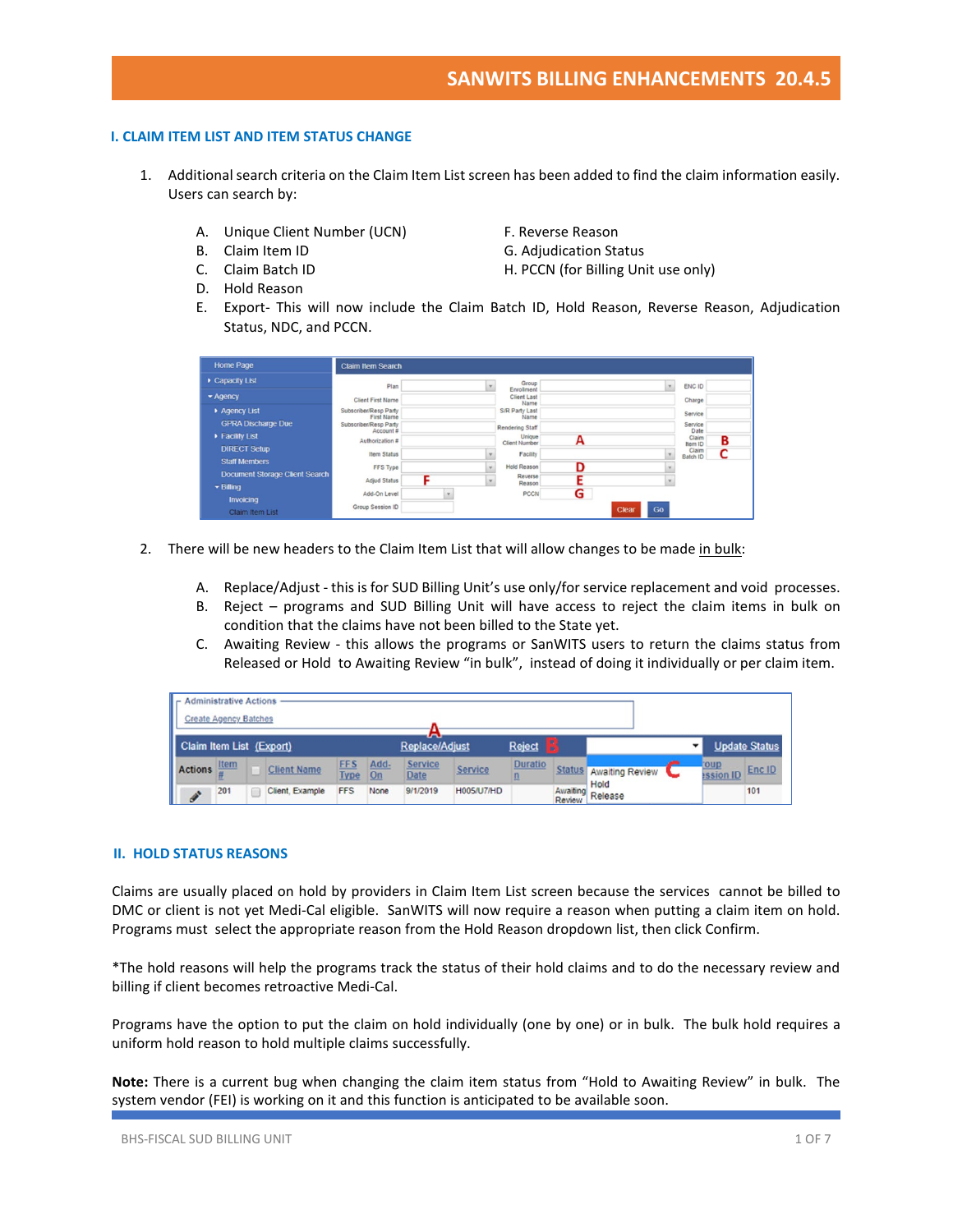|                            | Claim Item List (Export) |        |                                             |                    | Reverse                        | Adjust                                            | Reject      |                 |                    |                                                      |                            |          | <b>Update Status</b><br>ä        |
|----------------------------|--------------------------|--------|---------------------------------------------|--------------------|--------------------------------|---------------------------------------------------|-------------|-----------------|--------------------|------------------------------------------------------|----------------------------|----------|----------------------------------|
| <b>Actions</b>             | Item#                    |        | <b>Client Name</b>                          | <b>FFS</b><br>Type | Add-On<br>Level                | Service<br>Date                                   | Service     | <b>Duration</b> | <b>Status</b>      | Release<br>Date                                      | Awaiting Review            | $\alpha$ | <b>Sroup Session</b><br>$\wedge$ |
| $\boldsymbol{\mathscr{F}}$ | 531524                   | الربا. | Optum, 20040                                | <b>FFS</b>         | None                           | 7/6/2020                                          | H0004/U8/HD | 70 Min          | Awaiting<br>Review | 7/27/2020                                            | Hold                       |          |                                  |
| $\boldsymbol{\mathscr{E}}$ | 531618                   |        | Optum, 20040                                | <b>FFS</b>         | None                           | 8/3/2020                                          | H0004/U8/HD | 78 Min          | Awaiting<br>Review | 8/19/2020                                            | Release                    |          |                                  |
| $\boldsymbol{\mathscr{F}}$ | 531708                   | V      | 0ptum, 20045                                | <b>FFS</b>         | None                           | 5/1/2020                                          | H0004/U7    | 70 Min          | Awaiting<br>Review | 9/9/2020                                             | \$160.46                   | 532002   |                                  |
|                            |                          |        | SanWITS QA                                  |                    | FEI Testing Agency, Facility 1 |                                                   |             |                 |                    |                                                      | $\equiv$<br>Carroll. Tim = |          |                                  |
|                            |                          |        |                                             |                    |                                |                                                   |             |                 |                    |                                                      |                            |          |                                  |
|                            |                          |        | $\left( .\right)$<br>10120                  |                    |                                |                                                   |             |                 |                    | <b>■ SSRS Reports   ■ Documents (0)   ● Snapshot</b> | Logout                     |          |                                  |
|                            |                          |        | <b>Home Page</b><br>Capacity List           |                    |                                | This action will place the claim item(s) on hold. |             | C               |                    |                                                      |                            |          |                                  |
|                            |                          |        | * Agency                                    |                    | Hold Reason                    | E                                                 |             |                 |                    |                                                      |                            |          |                                  |
|                            |                          |        | Agency List                                 |                    |                                |                                                   |             |                 |                    |                                                      |                            |          |                                  |
|                            |                          |        | Facility List                               |                    |                                |                                                   |             |                 |                    |                                                      |                            |          |                                  |
|                            |                          |        | <b>DIRECT Setup</b><br><b>Staff Members</b> |                    |                                | Cancel                                            | Confirm     |                 |                    |                                                      |                            |          |                                  |
|                            |                          |        | <b>Document Storage Client Search</b>       |                    |                                |                                                   |             |                 |                    |                                                      |                            |          |                                  |
|                            |                          |        | Tx Team Groups                              |                    |                                |                                                   |             |                 |                    |                                                      |                            |          |                                  |
|                            |                          |        | $-$ Billing<br>Invoicing                    |                    |                                |                                                   |             |                 |                    |                                                      |                            |          |                                  |

**\* Please check th[e Optum website under Billing](https://www.optumsandiego.com/content/SanDiego/sandiego/en/county-staff---providers/dmc-ods.html) tab to view the full list of Claim Item Hold Reasons.**

#### **III. CLAIM ITEM PROFILE**

- 1. The Claim Item Profile has been updated with additional fields to provide additional information to Billing Unit and SUD programs. The added fields are the following:
	- A. The PCCN Field (SUD Billing Unit use only)
	- B. The Pregnant/postpartum indicator from the delivered service.
	- C. The Perinatal indicator from the program enrollment on the delivered service.
	- D. The Claim Batch ID

The Profile header was also updated to include the UCN, DOB, and age on delivered service start date.

| <b>Home Page</b>                                     | Profile for Claim Item # 1617 for                                                                              |                                                      | 33 years old                       |                                |
|------------------------------------------------------|----------------------------------------------------------------------------------------------------------------|------------------------------------------------------|------------------------------------|--------------------------------|
| Capacity List                                        | <b>ENGID: 4105</b>                                                                                             | Delivered Service: H0004                             |                                    |                                |
| $ightharpoonup$ Agency                               | <b>Group Session ID:</b>                                                                                       |                                                      |                                    |                                |
| Agency List<br><b>GPRA Discharge Due</b>             | Program: Intensive Outpatient<br>Diagnoses: F10.150 / /                                                        | Service Start: 12/1/2019<br>Duration: 60             | Service End: 12/1/2019<br>Min      | 8:00 AM<br>$9:00 \text{ AM}$   |
| <b>Facility List</b><br><b>DIRECT Setup</b>          | Pregnant/Postpartum: Yes<br>Perinatal: Yes<br><b>Status: Awaiting Review</b>                                   | # Sessions/Units: 1<br>Rendering Staff: Carroll, Tim |                                    |                                |
| <b>Staff Members</b>                                 | Claim Batch ID:                                                                                                | PCCN: A                                              |                                    |                                |
| <b>Document Storage Client Search</b>                | <b>Service Fee</b>                                                                                             |                                                      |                                    | FFS Type Fee for Service       |
| $\blacktriangleright$ Billing<br>Invoicing           | Billing<br>$1.00 \times$ Rate / Unit $5106$ =<br>\$106.08<br>Units                                             |                                                      | Cost Center<br><b>Billing Note</b> |                                |
| Claim Item List<br><b>Claim Batch List</b>           | Group Medi-Cal - Perinatal [Medi-Cal - ADP - Perinatal] 2<br><b>Tier Type</b>                                  |                                                      | Encounter Post 12/3/2019<br>Date   | Created Date 12/3/2019 7:14 AM |
| <b>Encounter List</b><br><b>EOB Transaction List</b> | Payor Billing Service H0004 - ODF - Individual Counseling: H0004/HD/HF                                         |                                                      |                                    | in the                         |
| Payment List<br><b>Billing Transaction List</b>      | Service Location Residential Substance Abuse TX Facility<br>Unit Desc 1 Unit = 1 Face-to-Face Visit Per Person |                                                      |                                    |                                |

2. The claim with status "Awaiting Review" may be put on hold individually by going to the Claim Profile and clicking the Hold button in Claim Item Profile. Upon clicking Hold, the Hold Reason dropdown will appear, select the appropriate reason, and click the Confirm button to move forward.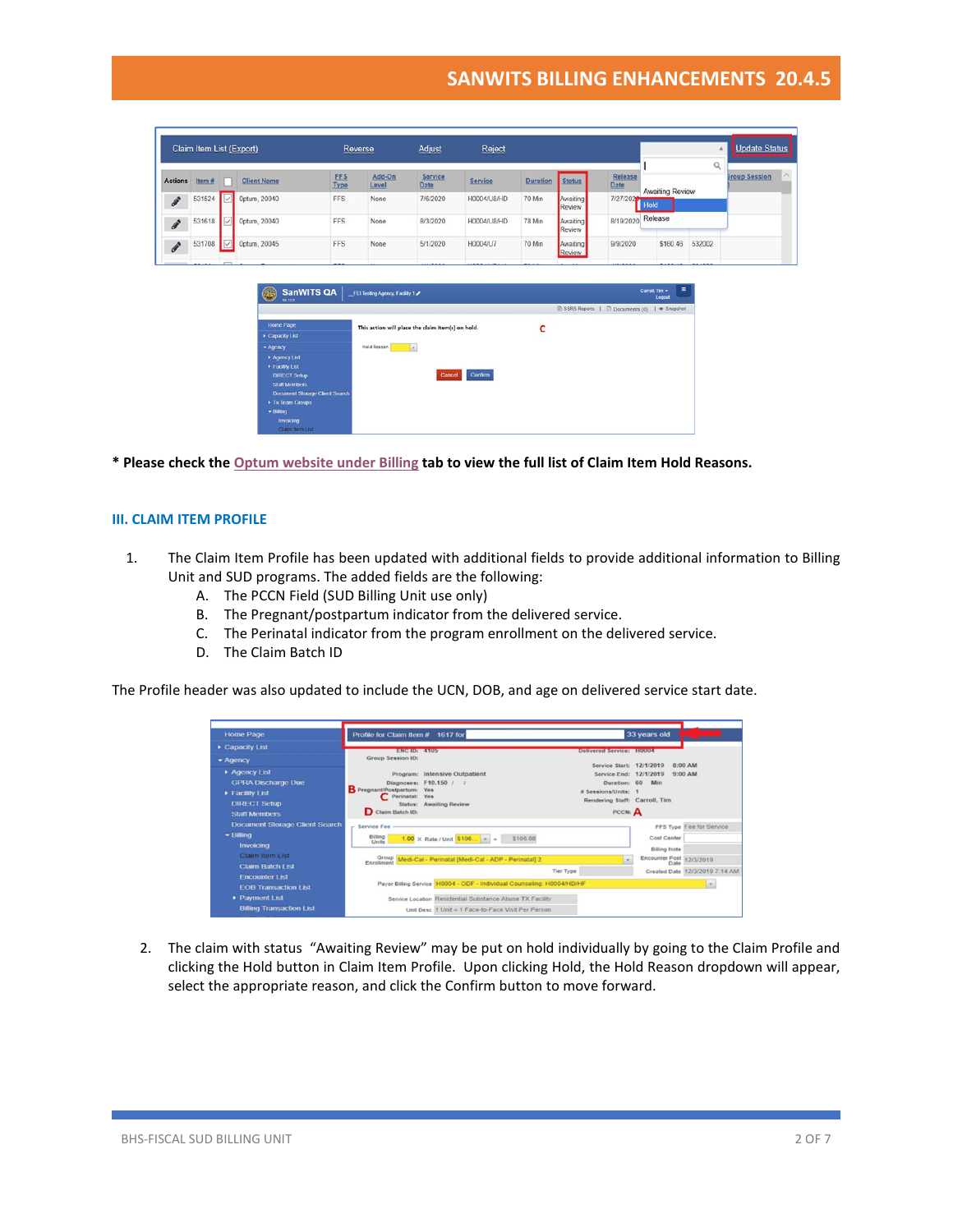| Home Page                             | Profile for Claim Item # 531524 for                          |                                                                    | (43 on service date) |                               |                                 |        |
|---------------------------------------|--------------------------------------------------------------|--------------------------------------------------------------------|----------------------|-------------------------------|---------------------------------|--------|
| Capacity List                         | ENC ID: 531659                                               | Delivered Service: H0004/UB                                        |                      |                               |                                 |        |
| Agency                                | Group Session ID:                                            |                                                                    |                      |                               |                                 |        |
| Agency List                           | Program: ODS IOS                                             | Service Start: 7/6/2020 12:00 AM<br>Service End: 7/6/2020 12:00 AM |                      |                               |                                 |        |
| > Facility List                       | Diagnoses: F10.121 / /                                       |                                                                    | Duration: 70 Min     |                               |                                 |        |
| <b>DIRECT Setup</b>                   | Perinatal: No.                                               | # Sessions/Units: 1                                                |                      |                               |                                 |        |
| <b>Staff Members</b>                  | Status: Awaiting Review                                      | Rendering Staff:                                                   |                      |                               |                                 |        |
|                                       | PregnantPostpartum: Yes                                      | PCCN:                                                              |                      |                               |                                 |        |
| <b>Document Storage Client Search</b> |                                                              |                                                                    |                      |                               |                                 |        |
| Tx Team Groups                        | <b>Service Fee</b>                                           |                                                                    |                      |                               | <b>FFS Type Fee for Service</b> |        |
| · Billing                             | Billing<br>Units<br>4.67 X Rate / Unit \$35.12 = = \$164.01  |                                                                    |                      | Cost Center                   |                                 | $\sim$ |
| <b>Invoicing</b>                      |                                                              |                                                                    |                      | Billing Note:                 |                                 |        |
| Claim ham List                        | Group Enrolmont Medi-Cal - Perinetal [ODS DMC- Peri]         |                                                                    | i w                  | Encounter Post Date 7/27/2020 |                                 |        |
| <b>Claim Batch List</b>               |                                                              | Tier Type                                                          |                      |                               | Created Date 7/27/2020 1.15 PM  |        |
| <b>Encounter List</b>                 | Payor Billing Service Individual Counseling IOS: H00041J814D |                                                                    |                      |                               |                                 |        |
| <b>EOB Transaction List</b>           |                                                              |                                                                    |                      | <b>Ist</b>                    |                                 |        |
| Payment List                          | Service Location Non-residential SUD TX Facility             |                                                                    |                      |                               |                                 |        |
| <b>Billing Transaction List</b>       | Unit Desc 1 unit = 15 Mm                                     |                                                                    |                      |                               |                                 |        |
| <b>Client Balance</b>                 |                                                              |                                                                    |                      |                               |                                 |        |
| <b>Clearing House Item</b>            | <b>Administrative Actions</b>                                |                                                                    |                      |                               |                                 |        |
| <b>Cleaning House Batch</b>           | Hold I<br>Release                                            | Reject (flack Out)                                                 |                      |                               |                                 |        |
| <b>Cost Contor</b>                    |                                                              |                                                                    |                      |                               |                                 |        |
| <b>Change Disn List</b>               |                                                              |                                                                    |                      | Cancel<br>Save                | Finish                          |        |

3. The delay reason fields: Delay Reason Code, Report Transmission Type, and Attachment Control Number are required on original and replacement claims 180 days after the encounter start date.

| <b>FNC ID: 4181</b><br><b>Group Session ID:</b> |                                                                   | Delivered Service: H0005/U6/U7 |              |                              |                               |                          |
|-------------------------------------------------|-------------------------------------------------------------------|--------------------------------|--------------|------------------------------|-------------------------------|--------------------------|
|                                                 |                                                                   | Service Start: 2/1/2019        |              | 10:00 AM                     |                               |                          |
|                                                 | Program: Residential-New                                          | Service End: 2/1/2019          |              | 11:00 PM                     |                               |                          |
| Diagnoses: F11.120 / /                          |                                                                   | Duration: 90 Min               |              |                              |                               |                          |
|                                                 |                                                                   | # Sessions/Units: 1            |              |                              |                               |                          |
|                                                 | <b>Status: Awaiting Review</b>                                    | Rendering Staff: Carroll, Tim  |              |                              |                               |                          |
| Service Fee -                                   |                                                                   |                                |              |                              | FFS Type Fee for Service      |                          |
| Billing                                         | \$3.00<br>$1.50 \times$ Rate / Unit \$2.00 $\rightarrow$ =        |                                |              | Cost Center                  |                               | $\overline{\phantom{a}}$ |
| Units                                           |                                                                   |                                |              |                              |                               |                          |
|                                                 |                                                                   |                                |              | <b>Billing Note</b>          |                               |                          |
|                                                 | Group Enrollment Medi-Cal - Perinatal [5010 Test] 1               |                                | $\mathbf{v}$ | Encounter Post Date 2/7/2020 |                               |                          |
|                                                 |                                                                   | <b>Tier Type</b>               |              |                              | Created Date 2/7/2020 9:01 AM |                          |
|                                                 | Payor Billing Service H0005 U6/U7 - Group Counseling: H0005/U6/U7 |                                |              | $\mathbf{v}$                 |                               |                          |
|                                                 | Delay Reason Delay in Certifying Provider                         | А                              |              | $\overline{\phantom{a}}$     |                               |                          |
| Report Transmission Type By Mail                |                                                                   | в                              |              | $\mathbf{v}$                 |                               |                          |
| Attachment Control Number 11111                 |                                                                   | r                              |              |                              |                               |                          |
|                                                 | Service Location Residential Substance Abuse TX Facility          |                                |              |                              |                               |                          |
|                                                 | Unit Desc $1$ unit = $1$ Hrs                                      |                                |              |                              |                               |                          |
| <b>Administrative Actions</b>                   |                                                                   |                                |              |                              |                               |                          |
| Hold                                            | Release                                                           | Reject (Back Out)              |              |                              |                               |                          |
|                                                 |                                                                   |                                |              |                              |                               |                          |
|                                                 |                                                                   |                                |              | Save<br>Cancel               | Finish                        |                          |

**Note:** Adding a hold reason to old claims (over 6 months from the date of service) in hold status should not require the delay reason fields.

## **IV. CLAIM BATCH LISTS AND EXPORTS**

The Claim Batch List has been updated with additional columns to provide useful information:

- A. The Units column was added to display the total batch units
- B. The Claim Batch List export was updated to include a Units column, Agency Name Column, and Facility Name Column.
- C. The Service Date column was added to display the start date from the delivered service
- D. The Service column has been updated to display all 4 modifiers in the format [Procedure]/[mod1]/[mod2]/[mod3]/[mod4]. Example: S5000/UA/HG
- E. A Group Session ID column was added to display the group session ID
- F. An Enc ID column was added to display the encounter ID
- G. The Claim Item List for Batch Export will include the Billing Units, Rendering staff name, Adjudication status, Group session ID, and Enc ID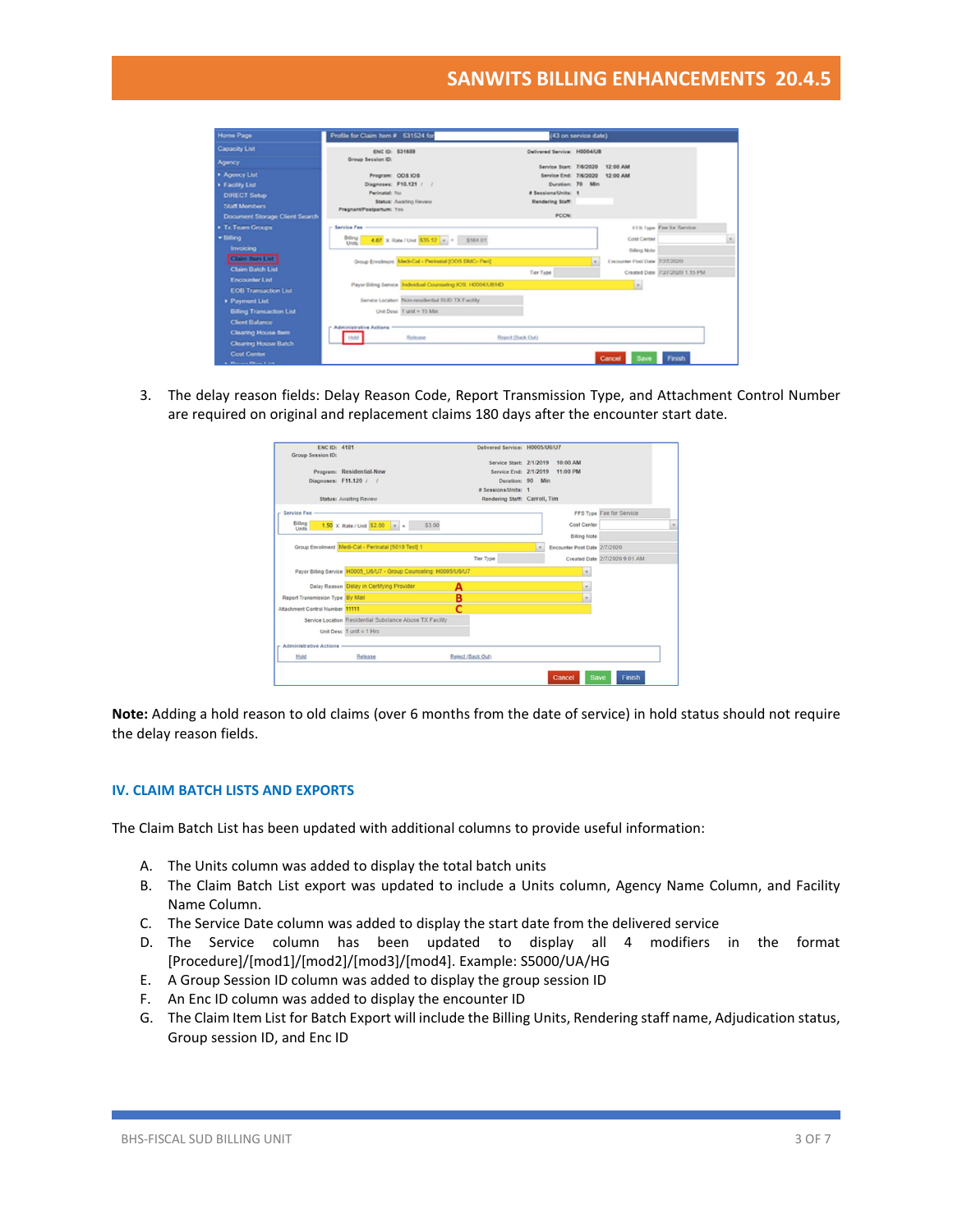| <b>Document Storage Client Search</b>                    |                                                   | Claim Batch List (Export) |               |                                     |                 |                     |              |              |          | W     |                      |           |           |                         | Download 837                       |
|----------------------------------------------------------|---------------------------------------------------|---------------------------|---------------|-------------------------------------|-----------------|---------------------|--------------|--------------|----------|-------|----------------------|-----------|-----------|-------------------------|------------------------------------|
| <b>Tx Team Groups</b><br><b>Billing</b>                  | <b>Actions</b>                                    | Batch #                   | <b>Status</b> | <b>Batch For</b>                    | <b>FFS Type</b> | <b>Billing Form</b> | 837 Type     | Order        | Charges  | Units | <b>Service Mo/Yr</b> | Created   | Transmit  | <b>Agency Name</b>      | <b>Facility Name</b>               |
| Invoicing                                                | ¥                                                 | 106532                    | Billed        | ODS DMC- Non Peri                   | FFS             | 837                 | 837P         | $\mathbf{D}$ | \$160.46 |       | <b>Jul 2019</b>      | 2/14/2020 | 2/14/2020 | San Diego County        | Main Facility                      |
| <b>Claim Item List</b>                                   | $\mathcal{S}$                                     | 106541                    | Billed        | ODS DMC- Peri                       | FFS             | 837                 | 837P         | $\mathbf{D}$ | \$140.88 |       | <b>Mar 2020</b>      | 3/20/2020 | 3/20/2020 | San Diego County        | Main Facility                      |
| Claim Batch List<br><b>Encounter List</b>                | $\begin{array}{c} \bullet \\ \bullet \end{array}$ | 106549                    | Billed        | ODS DMC- Peri                       | FFS             | 837                 | 837P         | P.           | \$290.85 |       | Apr 2020             | 4/17/2020 | 4/17/2020 | San Diego County        | Main Facility                      |
| <b>EOB Transaction List</b>                              | F                                                 | 106554                    | Billed        | ODS DMC- Peri                       | <b>FFS</b>      | 837                 | 837P         | $\sim$       | \$234.37 |       | <b>May 2020</b>      | 6/3/2020  | 6/4/2020  | San Diego County        | <b>Main Facility</b>               |
| Payment List                                             | $\begin{array}{c} \bullet \\ \bullet \end{array}$ | 106600                    | Billed        | Other Health Care Coverage (OHC)    | <b>FFS</b>      | CMS-1500            |              | p            | \$44.62  | 1.33  | Mar 2020             | 7/28/2020 | 7/28/2020 | San Diego County        |                                    |
| <b>Billing Transaction List</b><br><b>Client Balance</b> |                                                   |                           |               |                                     |                 |                     |              |              |          |       |                      |           |           |                         |                                    |
| Clearing House Item                                      |                                                   | Claim Item List (Export)  |               | G                                   |                 |                     |              |              |          |       |                      |           |           |                         |                                    |
| <b>Clearing House Batch</b>                              | <b>Actions</b>                                    | Claim#                    |               | <b>Client Name</b><br><b>Item #</b> | Service Date    | O                   | D<br>Service | Status       | Auth #   |       | Cost Center          |           | Charge    | <b>Group Session ID</b> | $\blacksquare$<br>Ξ<br>ت<br>Enc ID |
| <b>Cost Center</b><br>Payor Plan List                    |                                                   |                           |               |                                     |                 |                     |              |              |          |       |                      |           |           |                         |                                    |
| <b>H835 Management</b>                                   |                                                   |                           |               |                                     |                 |                     |              |              |          |       |                      |           |           |                         |                                    |

**Note:** Make sure to click the Export hyperlink to view the full data.

### **V. EOB TRANSACTION LIST**

The Medi-Cal payment and denial transactions can be viewed in SanWITS Billing folder -> EOB Transaction List. Make sure you logged in to your Agency and Facility location to access this feature.

The EOB Transaction List has been updated with additional fields to provide additional information. The following fields were added:

- A. Subscriber # G. Payment Date
- B. Facility **H. Claim Item #**
- C. Unique Client Number 1. PCCN
- 
- 
- 
- 
- 
- 
- D. Aid Code J. Claim Item # column
- E. Service Date **K. Procedure column**
- F. Procedure Code **L. Remarks column**

**Note:** The remarks column tells you the claim denial code or denial reason from the State.

| Home Page                                                                              |                |                             |                     | <b>EOB Transaction Search</b>        |           |                    |                            |                                                                                                         |                                                                                              |                   |                    |      |                      |
|----------------------------------------------------------------------------------------|----------------|-----------------------------|---------------------|--------------------------------------|-----------|--------------------|----------------------------|---------------------------------------------------------------------------------------------------------|----------------------------------------------------------------------------------------------|-------------------|--------------------|------|----------------------|
| $ightharpoonup$ Agency                                                                 |                | <b>EOB Transaction Type</b> |                     | м                                    |           |                    |                            | Enc#                                                                                                    |                                                                                              |                   |                    |      |                      |
| Agency List                                                                            |                |                             | <b>First Name</b>   |                                      |           |                    |                            | Last Name                                                                                               |                                                                                              |                   |                    |      |                      |
| <b>GPRA Discharge Due</b>                                                              |                |                             | Payment#            |                                      |           |                    |                            | Payor Name                                                                                              |                                                                                              |                   |                    |      |                      |
| Facility List                                                                          |                |                             | Subscriber #        | А                                    |           |                    |                            | Facility                                                                                                | в                                                                                            |                   |                    |      |                      |
| <b>DIRECT Setup</b>                                                                    |                | <b>Unique Client Number</b> |                     | r                                    |           |                    |                            | Aid Code                                                                                                | D                                                                                            |                   |                    |      |                      |
| <b>Staff Members</b>                                                                   |                |                             | Service Date        | F                                    |           |                    |                            | Procedure Code                                                                                          |                                                                                              |                   |                    |      |                      |
| <b>Document Storage Client Search</b>                                                  |                |                             | <b>Payment Date</b> | G                                    |           |                    |                            | Claim Item #                                                                                            | н                                                                                            |                   |                    |      |                      |
| $\blacktriangleright$ Billing                                                          |                |                             |                     |                                      |           |                    |                            | PCCN                                                                                                    |                                                                                              |                   |                    |      |                      |
| <b>Invoicing</b>                                                                       |                |                             |                     |                                      |           |                    |                            |                                                                                                         |                                                                                              | Clear             | Go                 |      |                      |
| <b>Claim Item List</b>                                                                 |                |                             |                     | N                                    |           |                    |                            |                                                                                                         |                                                                                              |                   |                    |      |                      |
| <b>Claim Batch List</b>                                                                |                |                             |                     | <b>EOB Transaction List (Export)</b> |           |                    |                            |                                                                                                         |                                                                                              |                   |                    |      |                      |
| <b>Encounter List</b><br><b>EOB Transaction List</b>                                   | <b>Actions</b> | Claim Enc<br>Item #         |                     | Client Name                          |           | Svc Date Procedure | Transaction<br><b>Type</b> | <b>Adjustment Reason Remarks</b>                                                                        |                                                                                              | <b>App</b><br>Amt | App Date Pmt#      |      | Payor<br>Name        |
| Payment List                                                                           |                | 3001                        |                     | 1001 Client, Example                 | 12/1/2019 | H0015/U8           | Payment                    |                                                                                                         |                                                                                              |                   | \$100.00 1/15/2020 | 2001 | ODS DMC-<br>Non Peri |
| <b>Billing Transaction List</b><br><b>Client Balance</b><br><b>Clearing House Item</b> |                | 3001                        |                     | 1001 Client Example 12/1/2019        |           | H0015/U8<br>К      | Contractual<br>Obligations | Payment/Reduction for<br>Regulatory Surcharges.<br>Assessments<br>Allowances or Health<br>Related Taxes | MA39 Missing/incomplete/<br>invalid gender: MA38<br>Missing/incomplete/invalid<br>birth date |                   | \$0.00 1/15/2020   | 2001 | ODS DMC-<br>Non Peri |

#### **VI. CLAIM HISTORY SCREEN**

The Claim History Screen has been updated with a Remarks column on the EOB Transaction List. To view the billing history, click the Billing Transaction List under Billing. The Remarks column will display any remarks for the claim from the 835 file (a.k.a. Remittance Advice). Also, there may not be remarks when the claim is paid in full.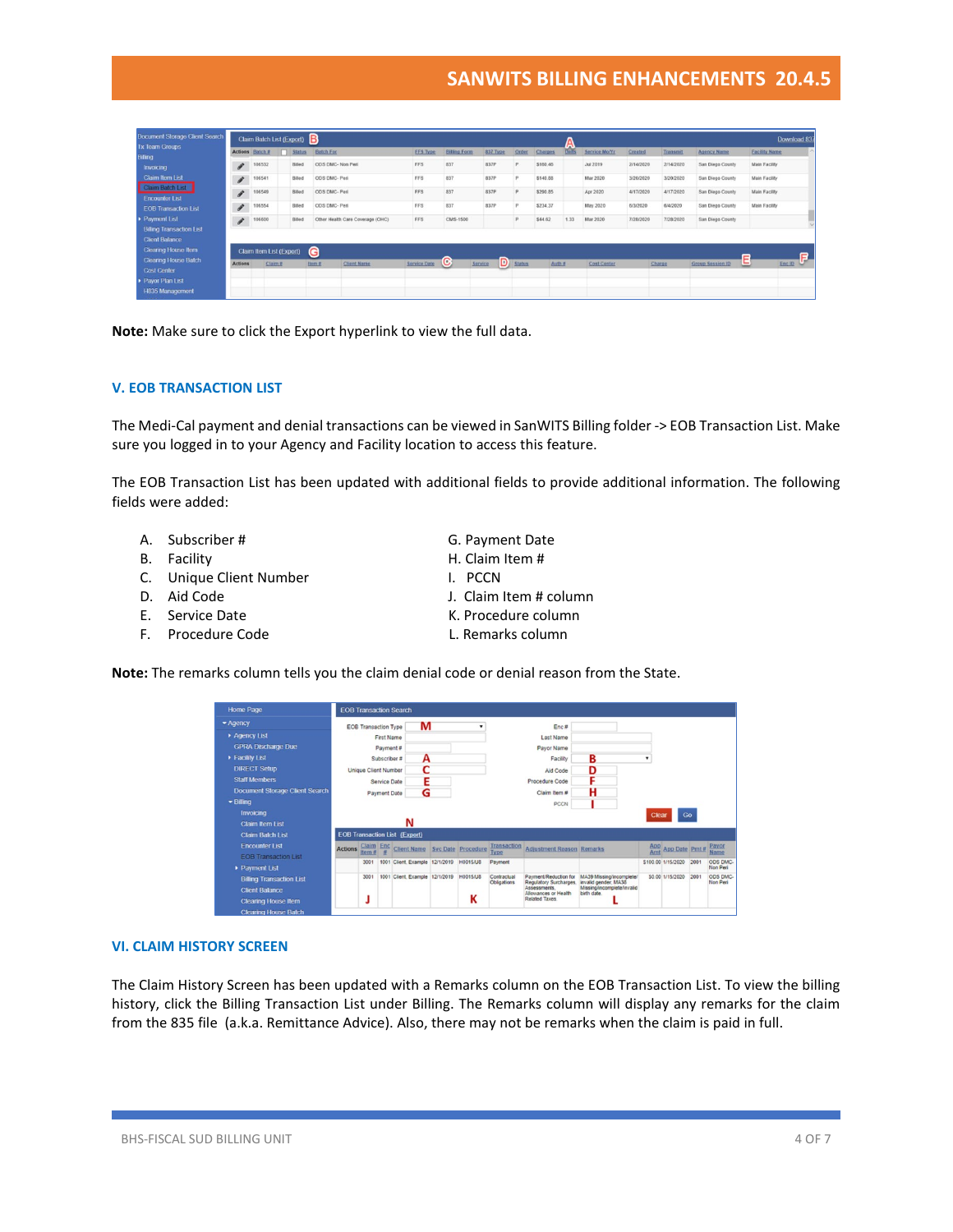| Service Group Counseling OS<br>Service Start 12/3/2018 8:00 AM<br>Service End 12/3/2018 9:30 AM<br>Program Name Main Facility/COS OS 12/2/2018 -<br>Claim Item List<br><b>Plan Name</b><br>ODS DMC- Non Peri |         | Order of<br><b>Benefits</b> |                          |                                    |                 |                     | Encounter Balance: \$22.37<br>Duration: 40<br># of Sessions 1<br>Rendering Staff Staff, Random, LPC | Afin       |
|--------------------------------------------------------------------------------------------------------------------------------------------------------------------------------------------------------------|---------|-----------------------------|--------------------------|------------------------------------|-----------------|---------------------|-----------------------------------------------------------------------------------------------------|------------|
|                                                                                                                                                                                                              |         |                             |                          |                                    |                 |                     |                                                                                                     |            |
|                                                                                                                                                                                                              |         |                             |                          |                                    |                 |                     |                                                                                                     |            |
|                                                                                                                                                                                                              |         |                             |                          |                                    |                 |                     |                                                                                                     |            |
|                                                                                                                                                                                                              |         |                             |                          |                                    |                 |                     |                                                                                                     |            |
|                                                                                                                                                                                                              |         |                             |                          |                                    |                 |                     |                                                                                                     |            |
|                                                                                                                                                                                                              |         |                             | Charge                   | <b>Claim Item</b><br><b>Status</b> |                 | <b>Created Date</b> | <b>Created By</b>                                                                                   |            |
|                                                                                                                                                                                                              |         | Primary                     |                          | \$22.37 Hold                       |                 | 12/28/2018          | Staff, Random                                                                                       |            |
|                                                                                                                                                                                                              |         |                             |                          |                                    |                 |                     |                                                                                                     |            |
|                                                                                                                                                                                                              |         |                             |                          |                                    |                 |                     |                                                                                                     |            |
| <b>Billing Transaction List</b>                                                                                                                                                                              |         |                             |                          |                                    |                 |                     |                                                                                                     |            |
| <b>Type/Source</b>                                                                                                                                                                                           | Charge  |                             |                          |                                    | Comment         | <b>Created Date</b> | <b>Created By</b>                                                                                   |            |
| Charge                                                                                                                                                                                                       | \$22.37 | \$0.00                      |                          |                                    |                 | 12/28/2018          | Staff, Random                                                                                       |            |
|                                                                                                                                                                                                              |         |                             |                          |                                    |                 |                     |                                                                                                     |            |
|                                                                                                                                                                                                              |         |                             |                          |                                    |                 |                     |                                                                                                     |            |
|                                                                                                                                                                                                              |         |                             |                          |                                    |                 |                     |                                                                                                     |            |
| <b>EOB Transaction List</b>                                                                                                                                                                                  |         |                             |                          |                                    |                 |                     |                                                                                                     |            |
| <b>Plan Name</b><br>Type<br>Source                                                                                                                                                                           |         |                             |                          | Remarks                            | <b>Comments</b> | <b>Created Date</b> |                                                                                                     | Created By |
|                                                                                                                                                                                                              |         |                             |                          |                                    |                 |                     |                                                                                                     |            |
|                                                                                                                                                                                                              |         |                             |                          |                                    |                 |                     |                                                                                                     |            |
|                                                                                                                                                                                                              |         |                             | Amount Adjustment Reason | <b>Credit Adjustment Reason</b>    |                 |                     |                                                                                                     |            |

#### **VII. ENCOUNTER END DATE**

This enhancement is for OTP Methadone service. Methadone encounters may span the entire month. Since the end date is not required on consecutive days services, OTP providers may sometimes forget to enter it. The resulting 837P (claim file) has a mismatch between the dates spanned and the total billing units. This enhancement will require an encounter end date when the service is consecutive.

- A. There is an "End Date Required at RTB" indicator added on the service profile. RTB means Release to Billing.
- B. When the "Date Span Allowed" indicator = "Yes" the "End Date Required at RTB" will be a dark yellow required field. Otherwise, the field is hidden and null.
- C. The encounter end date will be optional for save when the "End Date Required" indicator = yes for the selected service.
- D. There is an existing business rule which throws an error when the units do not equal the [end date] [start date].



### **VIII. CLIENT INTAKE BUSINESS RULES (RELATED TO PGE)**

1. When a client is created with the Contact Benefit Type = Medi-Cal, there should be a corresponding Medi-Cal PGE. The user should create the intake from the contact profile and then enter a Medi-Cal PGE. In addition, users should not be able to enter multiple PGEs for the same plan. These client intake business rules will help limit the mistakes made on the screen below. When Benefit Type "Medi-Cal" is selected, a message will show, *"A Med-Cal Payor Group Enrollment should be entered after entering the Intake."*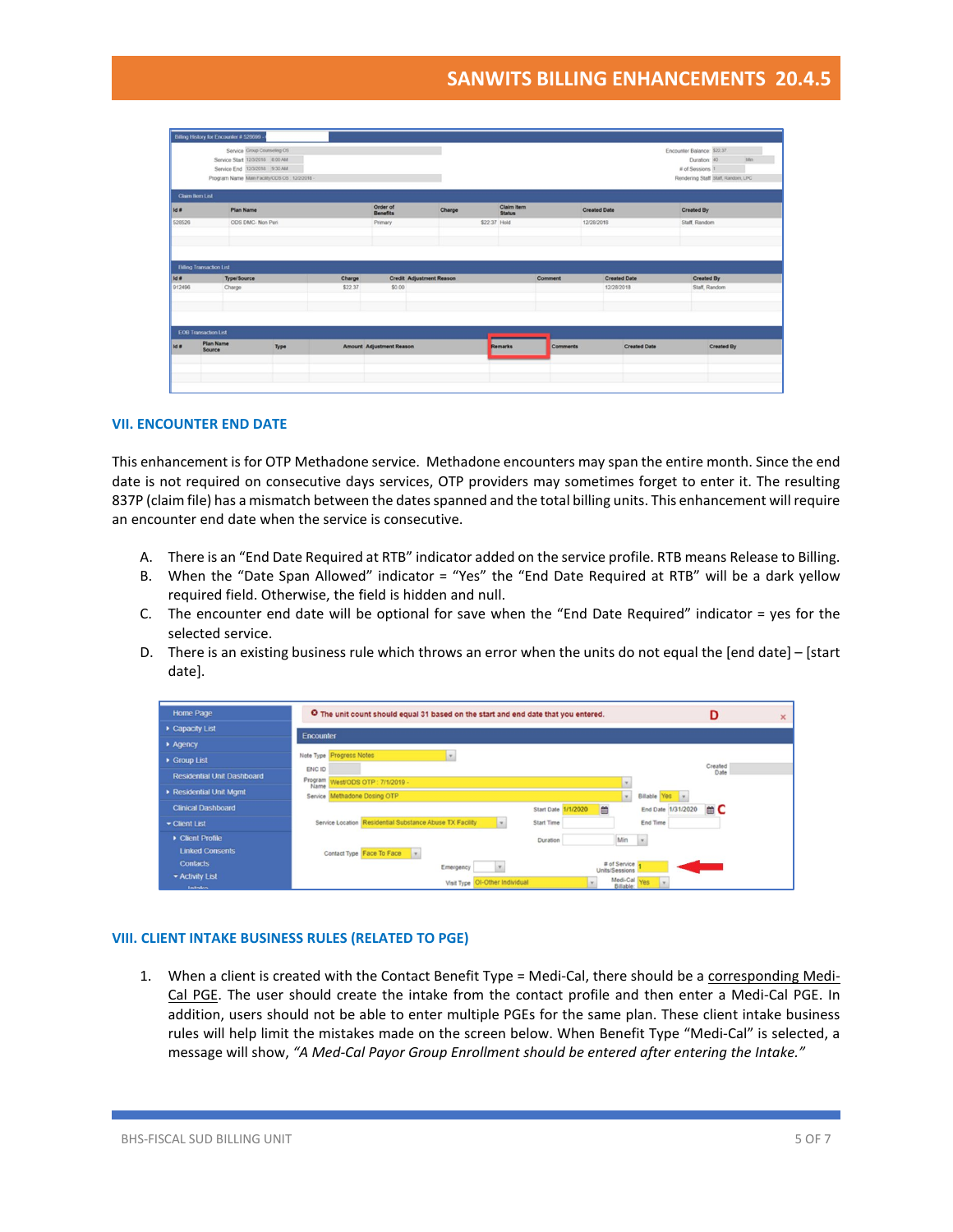| <b>Home Page</b>                  |                                |                              |   |               | <sup>O</sup> A Med-Cal Payor Group Enrollment should be entered after entering the Intake. | А                                   |                    |                                       | $\mathbf x$ |
|-----------------------------------|--------------------------------|------------------------------|---|---------------|--------------------------------------------------------------------------------------------|-------------------------------------|--------------------|---------------------------------------|-------------|
| Capacity List                     | <b>Contact Profile</b>         |                              |   |               |                                                                                            |                                     |                    |                                       |             |
| Agency                            |                                | Client Name: Client, Another |   |               |                                                                                            | Unique Client Number: CA01101090    |                    |                                       |             |
| Group List                        |                                | Age: 29<br>DOB: 10/10/1990   |   |               |                                                                                            |                                     | MP1:<br>SSN: 1990  |                                       |             |
| <b>Residential Unit Dashboard</b> |                                | Gender: Male                 |   |               |                                                                                            |                                     |                    |                                       |             |
| Residential Unit Mgmt             | Initial Contact Date 2/1/20    | 曲                            |   |               |                                                                                            | <b>Created Date</b>                 | Status In Progress |                                       |             |
| <b>Clinical Dashboard</b>         | Contact Reason Routine Service |                              |   | $\mathbf{v}$  |                                                                                            | Contact Method Walk-in              |                    |                                       |             |
| Client List                       | If Other, Specify              |                              |   |               |                                                                                            | Source of Referral                  |                    | 1-Individual, including self-referral |             |
| Client Profile                    |                                | Call Taker Carroll, Tim      |   | $\rightarrow$ |                                                                                            | <b>Requestor Name</b>               |                    |                                       |             |
| <b>Linked Consents</b>            | Location                       |                              |   | $\rightarrow$ |                                                                                            | Requestor Phone #                   |                    |                                       |             |
| Contacts                          | Contact Made By Self<br>LMHA   |                              |   |               | $-$ Appointments                                                                           |                                     |                    |                                       |             |
| Activity List                     | Benefit Type Medi-Cal          |                              |   | $\rightarrow$ |                                                                                            | 1st Available Intake/Screening Appt |                    | 曲                                     |             |
| <b>Episode List</b>               |                                |                              | в |               |                                                                                            | 2nd Available Intake/Screening Appt |                    | m                                     |             |
| ▶ System Administration           |                                |                              |   |               |                                                                                            | 3rd Available Intake/Screening Appt |                    | ₩                                     |             |
| <b>Reports</b>                    |                                |                              |   |               |                                                                                            | 1st Accepted Intake/Screening Appt  |                    | 曲                                     |             |
| <b>Support Ticket</b>             |                                |                              |   |               |                                                                                            |                                     |                    |                                       |             |

- 2. There is a client intake business rule. When the client contact benefit type = Medi-Cal and there is no active payor group enrollment (PGE/CGE) with Payor Type = Medicaid: Throw warning message at save:
	- A. "The contact benefit type is Medi-Cal, but the Medi-Cal Payor Group Enrollment has not been entered." The same message should appear on the activity list when user clicks Finish.
	- B. "Enter Medi-Cal Payor Group Enrollment". The action is visible when the client contact benefit type = Medi-Cal and there is no active payor group enrollment (PGE/CGE) with Payor Type = Medicaid. Otherwise the action is invisible.

Upon selecting the "Enter Medi-Cal Payor Group Enrollment" action, navigate to the Payor Group Enrollment (PGE/CGE) and insert a Benefit Plan Enrollment record.

3. There is a Benefit Plan PGE business rule. An error message "There is an existing payor group enrollment for this period" on benefit plan enrollment has been inserted when the coverage dates overlap an existing record for the same Payor-Type. This will help the programs in preventing any duplicate or overlapping PGEs.

| Home Page                         |                            |                         | O There is an existing payor group enrollment for this period. |                  |                                                    |                  |                                       | D                             |                                    | $\mathbf{x}$    |
|-----------------------------------|----------------------------|-------------------------|----------------------------------------------------------------|------------------|----------------------------------------------------|------------------|---------------------------------------|-------------------------------|------------------------------------|-----------------|
| Capacity List                     |                            | Payor List              |                                                                |                  |                                                    |                  |                                       |                               | <b>Add Benefit Plan Enrollment</b> |                 |
| $\rightharpoonup$ Agency          |                            | <b>Actions Priority</b> | Plan                                                           |                  | Group                                              |                  | Subscriber/ Acct#                     | <b>Subscriber/ Resp Party</b> | <b>Start Date</b>                  | <b>End Date</b> |
| Group List                        | $\boldsymbol{\mathcal{F}}$ |                         | Medi-Cal - ADP - Non Perinatal                                 |                  | Medi-Cal - Non Perinatal                           |                  | 123                                   | 4, 4                          | 1/1/2020                           |                 |
| <b>Residential Unit Dashboard</b> |                            |                         |                                                                |                  |                                                    |                  |                                       |                               |                                    |                 |
| Residential Unit Mgmt             |                            |                         |                                                                |                  |                                                    |                  |                                       |                               |                                    |                 |
| <b>Clinical Dashboard</b>         |                            |                         |                                                                |                  |                                                    |                  |                                       |                               |                                    |                 |
| Client List                       |                            |                         | <b>Benefit Plan/Private Pay Billing Information</b>            |                  |                                                    |                  |                                       |                               |                                    |                 |
| Client Profile                    |                            |                         |                                                                |                  |                                                    |                  |                                       |                               |                                    |                 |
| <b>Alternate Names</b>            |                            |                         | Payor-Type Medicaid                                            | $\cdot$ A        |                                                    |                  | Plan-Group Medi-Cal - ADP - Non Perin |                               |                                    |                 |
| <b>Additional Information</b>     |                            | Payor Priority Order 2  | $\mathbf{v}$                                                   |                  |                                                    | Policy #         |                                       |                               |                                    |                 |
| <b>Contact Info</b>               |                            |                         | ■ B End<br>Coverage Start 2/1/2020                             |                  | <b>ED</b> Payment Scale                            |                  |                                       |                               |                                    |                 |
| <b>Collateral Contacts</b>        |                            | Aid Code A1             |                                                                |                  | Relationship to Subscriber/ Responsible Party Self |                  |                                       | $\mathbf{v}$                  |                                    |                 |
| <b>Other Numbers</b>              |                            |                         | Subscriber/ Responsible Party:                                 |                  |                                                    |                  |                                       |                               |                                    |                 |
| <b>History</b>                    |                            |                         |                                                                |                  |                                                    |                  |                                       |                               |                                    |                 |
| Payor Group Enrollment            |                            | First Name 4            |                                                                | Middle           |                                                    | Last Name 4      |                                       |                               |                                    |                 |
| <b>Authorization</b>              |                            | Birthdate 4/4/1944      | m                                                              | Gender 2-Female  | $\mathbf{v}$                                       | Subscriber # 123 |                                       |                               |                                    |                 |
| <b>Allergies</b>                  |                            |                         |                                                                |                  |                                                    |                  |                                       |                               |                                    |                 |
| <b>Document Storage Usage</b>     |                            | Address 1 123           |                                                                |                  |                                                    |                  |                                       |                               |                                    |                 |
| <b>Linked Consents</b>            |                            | Address 2               |                                                                |                  |                                                    |                  |                                       |                               |                                    |                 |
| <b>Contacts</b>                   |                            | City 123                |                                                                | State California | $\mathbf{v}_\parallel$                             |                  | Zip 11111                             |                               |                                    |                 |
| Activity List                     |                            |                         |                                                                |                  |                                                    |                  |                                       |                               |                                    |                 |
| <b>Episode List</b>               |                            |                         |                                                                |                  |                                                    |                  |                                       |                               | Cancel                             | <b>Save</b>     |